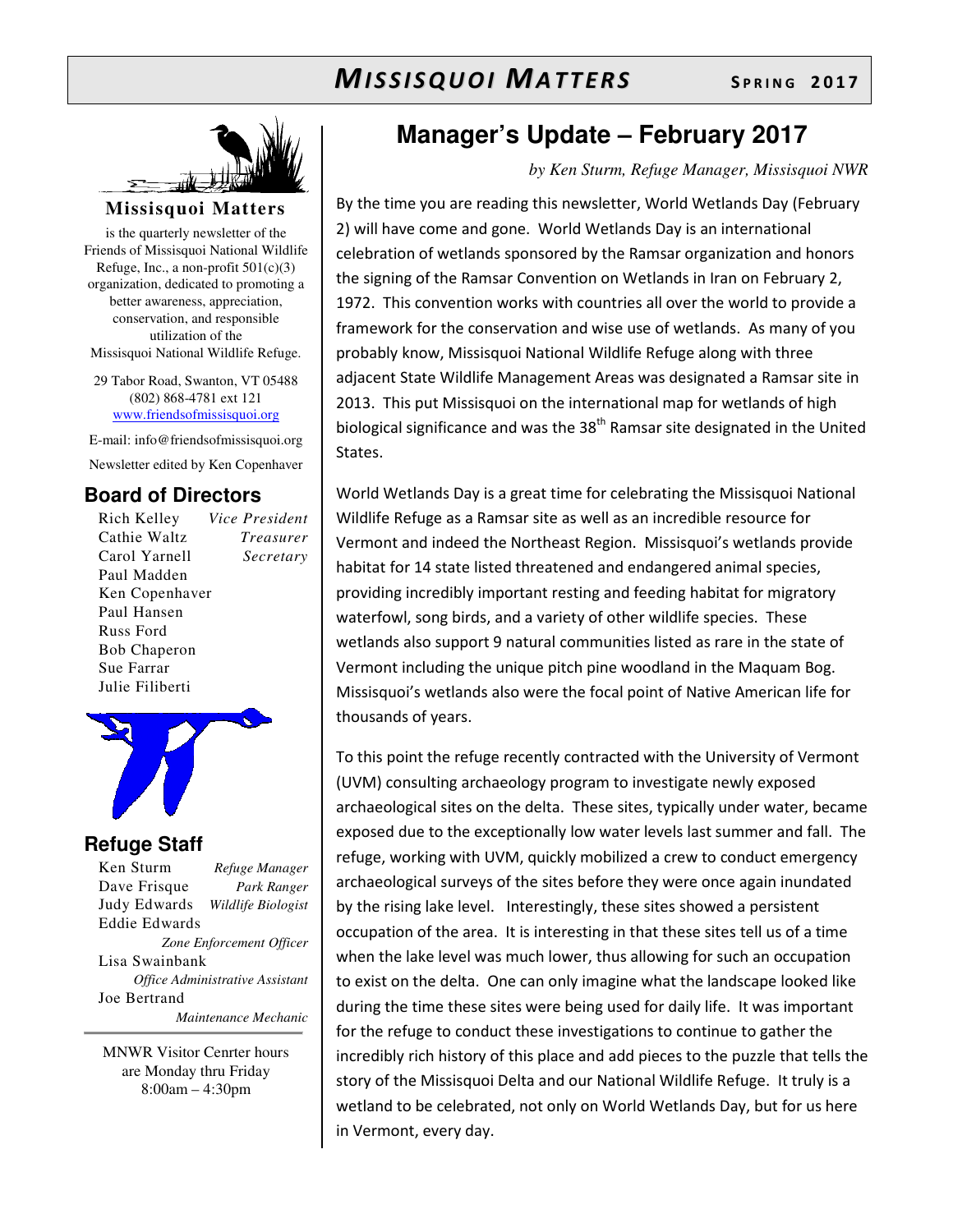

## **Spring Activities Schedule at Missisquoi National Wildlife Refuge**

*29 Tabor Rd. Swanton, VT 05488* 

#### **All programs and tours are free, but registration is required where noted.**

### **Owl Prowl Friday, March 10, 6:00 to 9:00 PM**

Join refuge volunteer and Friends Board member, Ken Copenhaver for an evening walk to watch and listen for some of our resident birds who operate during the night shift. An Owl Prowl will start at the Stephen Young Marsh Trail area. Meet at the parking lot for the trail located on Tabor Road, about one mile past the refuge Visitor Center. Look for roadside signage "Refuge Trails Parking." Dress appropriately and bring a low intensity flashlight.

Please call 802-868-4781 to register for this activity.

#### **Vernal Pool Walk Friday, April 14, 6:00 to 8:00 PM**

Join Park Ranger, David Frisque for a look at the life and activity in a vernal pool early in the spring. Vernal pools are important breeding areas for some of the more reclusive and seldom seen amphibians such as wood frogs, and salamanders. Because these temporary wetlands often dry up completely by late summer or early fall, egg laying and early development of juvenile salamanders and frogs must begin early in the spring. The Vernal Pool walk will be at the Stephen Young Trail area. Meet at the parking lot for the trail located on Tabor Road, about one mile past the refuge Visitor Center. Look for roadside signage "Refuge Trails Parking." Bring a small flashlight and wear waterproof footwear.

Please call 802-868-4781 to register for this activity.

#### **Woodcock Walk Friday, April 21, 6:30 to 8:30 PM**

Join refuge volunteer, Greg Simard on a Woodcock Walk at the Stephen Young Marsh area. Woodcock have a unique courtship display that incorporates an aerial display and a ground level calling display that occurs near sunset and into the early evening hours. Join Greg for an enjoyable early evening walk to witness this unique spring time behavior. Meet at the parking lot for the trail located on Tabor Road, about one mile past the refuge Visitor Center.

Please call 802-868-4781 to register for this activity.

#### **Woodcock Walk Friday, May 5, 7:30 to 9:00 PM**

Join Park Ranger, David Frisque for another Woodcock Walk at the Stephen Young Marsh area. Meet at the parking lot for the trail located on Tabor Road, about one mile past the refuge Visitor Center.

Please call 802-868-4781 to register for this activity.

#### **Refuge Green Up Day Friday, May 5, 9:00 AM to approx 12:00 PM**

The Missisquoi NWR will conduct a Refuge Green Up Day. The refuge will concentrate its efforts on river cleanup activities using refuge boats. Refuge staff will monitor river water levels and flows. Should floodplain water levels be excessively high or if flow rates in the river channel are too strong due to snow melt and spring rains, this event may be postponed or canceled. Participants will meet at the Louie's Landing Parking Lot on Rte 78, about 3.5 miles west of Swanton village.

Please call 802-868-4781 to register for this activity.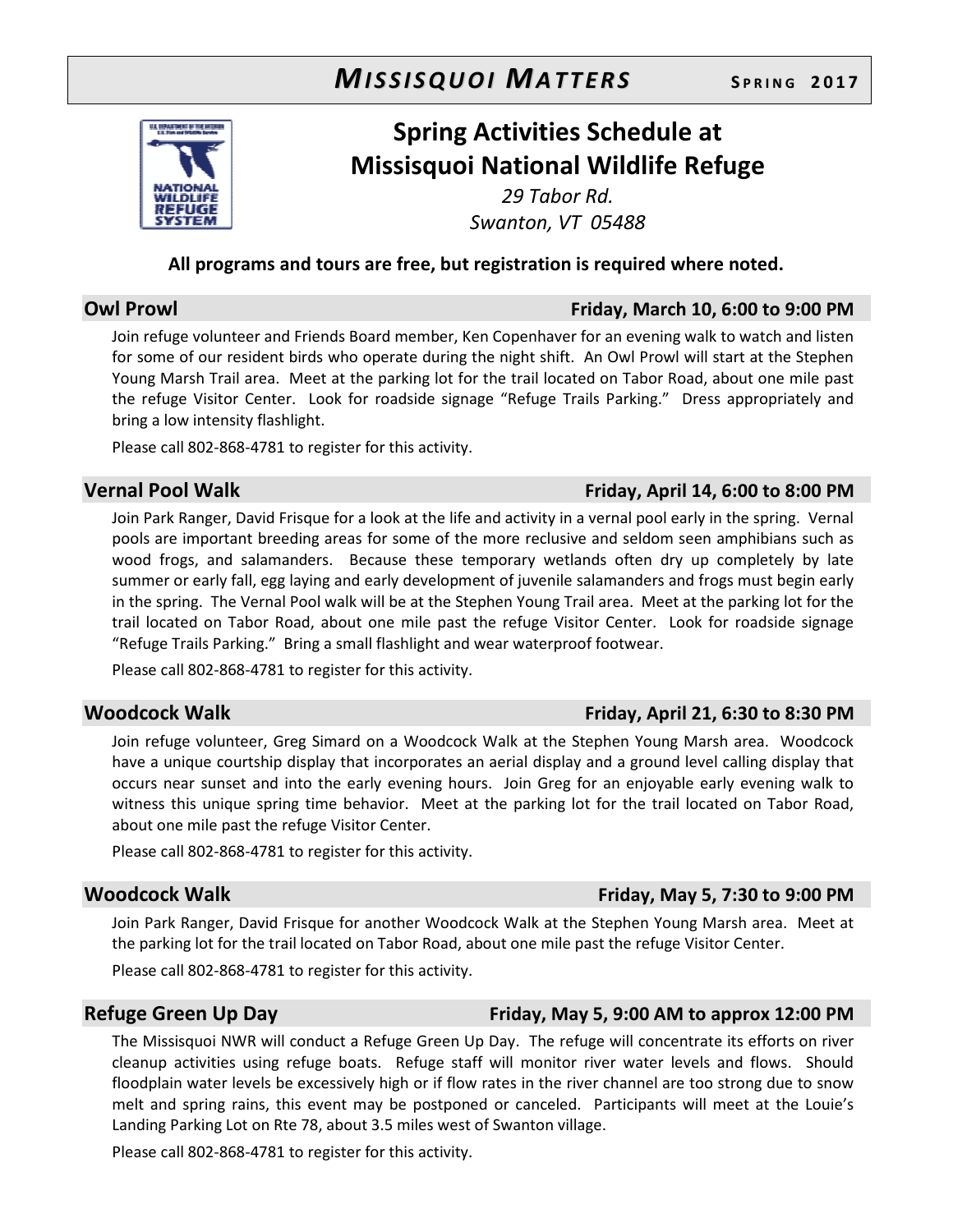#### **International Migratory Bird Day Saturday, May 20, 7:30 AM to approx 2:00 PM**

The Refuge will celebrate the 24th anniversary of International Migratory Bird Day on Saturday, May 20, 2017. The 2017 IMBD theme is "*Helping Birds Along the Way.*" The theme highlights the importance of stopover sites such as parks, refuges, and other locations where birds pause to feed and rest en route to breeding and wintering areas.

Activities will begin at 7:30 AM with an orientation at the refuge Visitor Center. Participants will split up into several boat trips and bird walks, during which we will record all bird species and as many individuals within those species as we can identify. All birding participants will return to the Visitor Center by 11:30 AM to tally results over a light lunch.

At approximately 1:00 PM, a speaker (to be announced) will follow the lunch with a natural resource presentation on a topic related to the International Migratory Bird Day celebration.

Also, throughout the day an exhibit of artworks from local artists will be on display at the Visitor Center. The exhibit will run through mid-July. Further information on entering works in the exhibit will be available on the Friends website (www.friendsofmissisquoi.org) in the near future.

**Please call 802-868-4781 to register for this activity.** Also please check back closer to the event date for any changes/additions to the schedule. We will probably also be doing an "Early Bird" bird walk like we did for the first time last year. Check the Friends website calendar for further information and updates: http://friendsofmissisquoi.org/calendar/

#### **Kids Fishing Clinic Saturday, June 3, 8:00 AM to approx 1:00 PM**

The annual Kids Fishing Clinic will take place along the Macs Bend Road from Louie's Landing parking lot down to the Macs Bend boat launch site, a distance of about 1 mile. Fishing will occur along the banks of the Missisquoi River. Numerous educational and informational venues will be operating near the Macs Bend Building while the fishing is on-going. These include fly casting, fly tying, spincasting, watershed models and demonstrations, a fish ID aquarium, lure making, and an aquatic invasive species display. Children are encouraged to participate in these activities at some time while they are fishing. A light lunch will be served, and a limited number of random drawing prizes will be given away at the end of the event.

Please call 802-868-4781 to register for this popular annual event.

#### **Monthly Nature/Photography Walks 1 st Saturday of each month, 9:00 to 11:00 AM**

Join Friends of Missisquoi NWR members Joe Belanger, Mark Batchelder, and Bob Chaperon for nature/photography walks on various refuge trails, held the first Saturday of each month. Registration is not required. The schedule for the next three months is:

- **March 4: Jeep Trail**. Meet at the Louie's Landing boat access area on Rte 78. We will drive in to the trail head at Mac's Bend.
	- **April 1: Maquam/Black Creek Trail.** Meet at the parking lot located on Rte 78 approx. 2 ½ miles west of Swanton village.
	- **May 6: Railroad Trail.** Meet at the parking lot on Tabor Rd, about a mile past the refuge Visitor Center and across the road from the marsh.

#### **Monthly Bird Monitoring Walks 3rd Saturday of each month, 8:00 to 10:00 AM**

Friends of MNWR members Ken Copenhaver and Julie Filiberti will lead bird monitoring walks year-round on various refuge trails on the third Saturday of each month. The purpose of the walks is to gather longterm data on the presence of birds, their abundance, and changes in populations. Observations are entered into the Vermont eBird database where data is stored by the Cornell Lab of Ornithology and the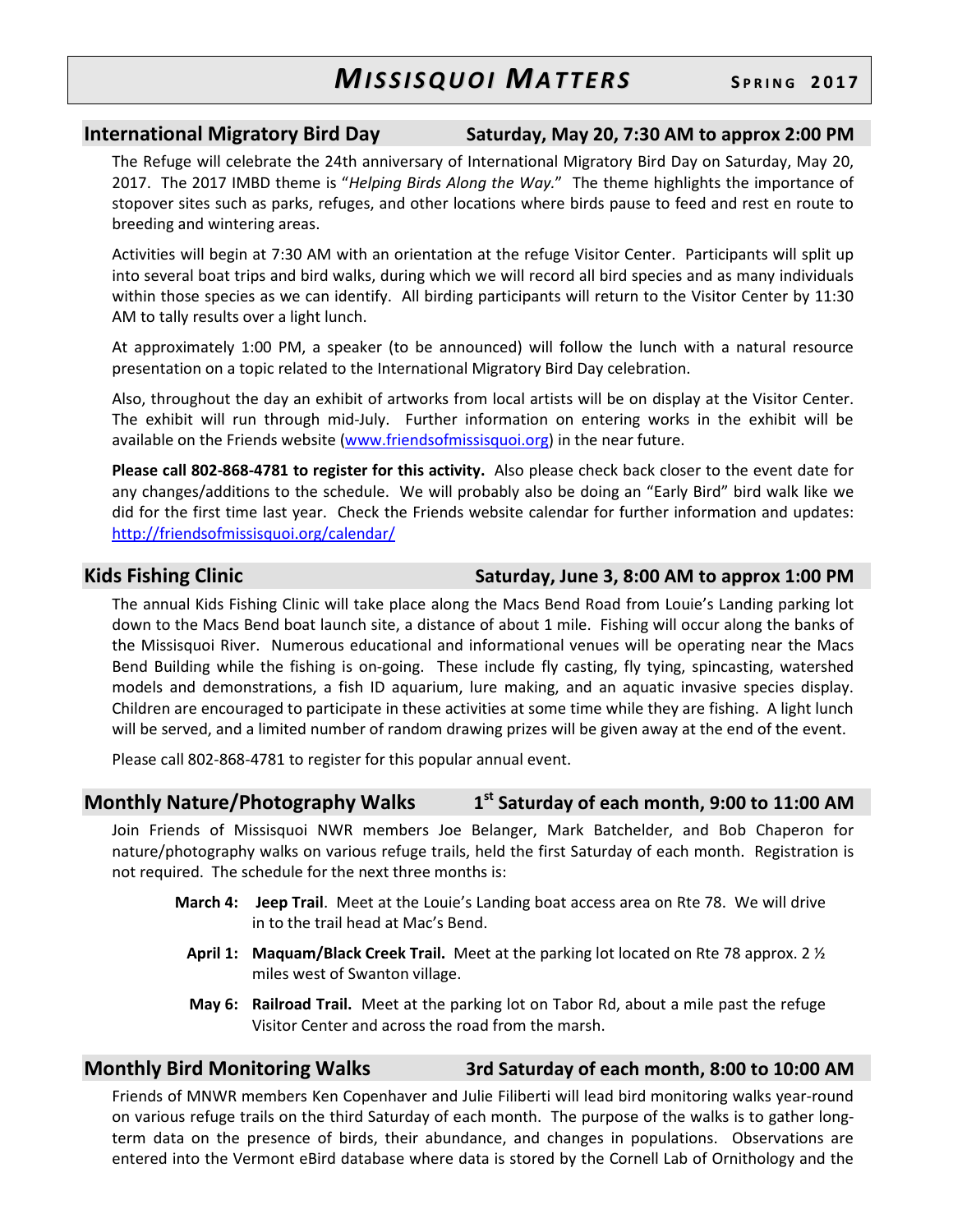National Audubon Society. These walks are appropriate for birders of all skill levels and provide a wonderful opportunity to learn about birds throughout the seasons. **After 82 months of walks we have recorded 145 species of birds.\*** Registration for the March and April walks is not required. The schedule for the next three months is:

- **March 18: Railroad Trail.** Meet at the parking lot on Tabor Rd, about a mile past the refuge Visitor Center and across the road from the marsh.
	- **April 15: Maquam/Black Creek Trail**. Meet at the parking lot located on Rte 78 approx. 2 ½ miles west of Swanton village.

 **May 20: Stephen Young Marsh Trail.** See International Migratory Bird Day info above.

**\*During the past 3 months we added 1 new species to the list: Rough-legged Hawk.** 

**Other Spring events will be posted on the Friends website as soon as dates are known.** 

**To check for any schedule changes or additions, visit the Friends website at** 

**www.friendsofmissisquoi.org and click on "Calendar."** 

**For more information about the refuge, visit www.fws.gov/refuge/missisquoi/**



## **Friends Present "Bird Tales" Program**

On the evening of February 2, the Friends of Missisquoi NWR presented a program at the St. Albans Museum billed as "Bird Tales." The concept was to have local birders tell personal stories about their birding experiences. The event was a great success with 77 people signing into the guest book, and probably a few more who didn't.

The heart of the program consisted of the stories told by nine local birders, each sharing their enthusiasm for birding, each from a unique perspective. Some examples: Charlotte and Hal Bill told about repeated sightings of rare Golden Eagles in Franklin County, which helped spark their interest in birds. Julie Filiberti recounted doing a personal "big day" last May during which she recorded 101 species in a 20-hour period. Jim Osborn told about some of the interesting and diverse birders he met while leading birding trips for Audubon. Bill Mayville, a volunteer at the Birds of Vermont Museum, told about Robert Spear, Jr's, life-long passion for carving the birds on display at the museum. There were also light refreshments available and a raffle at the end with some nice give-aways.

This was the first event of its kind presented by the Friends. Much of the credit for the program's success goes to David Southwick, who provided the impetus to get the project started and suggested the Bird Tales theme. He also made the arrangements with the museum as the venue, and he promoted the event in many ways. Alex Lehning, Executive Director of the Saint Albans Museum, said "it was certainly one of the most successful programs we have hosted at SAM!" The Friends very much appreciate the offer to use the museum. Thanks also is due to Hanna Filiberti, daughter of Friends board member Julie Filiberti, who designed the beautiful poster used to promote the event. And the Friends very much appreciate the support of the three refuge staff members, Dave Frisque, Judy Sefchick Edwards, and Eddy Edwards, who each gave presentations.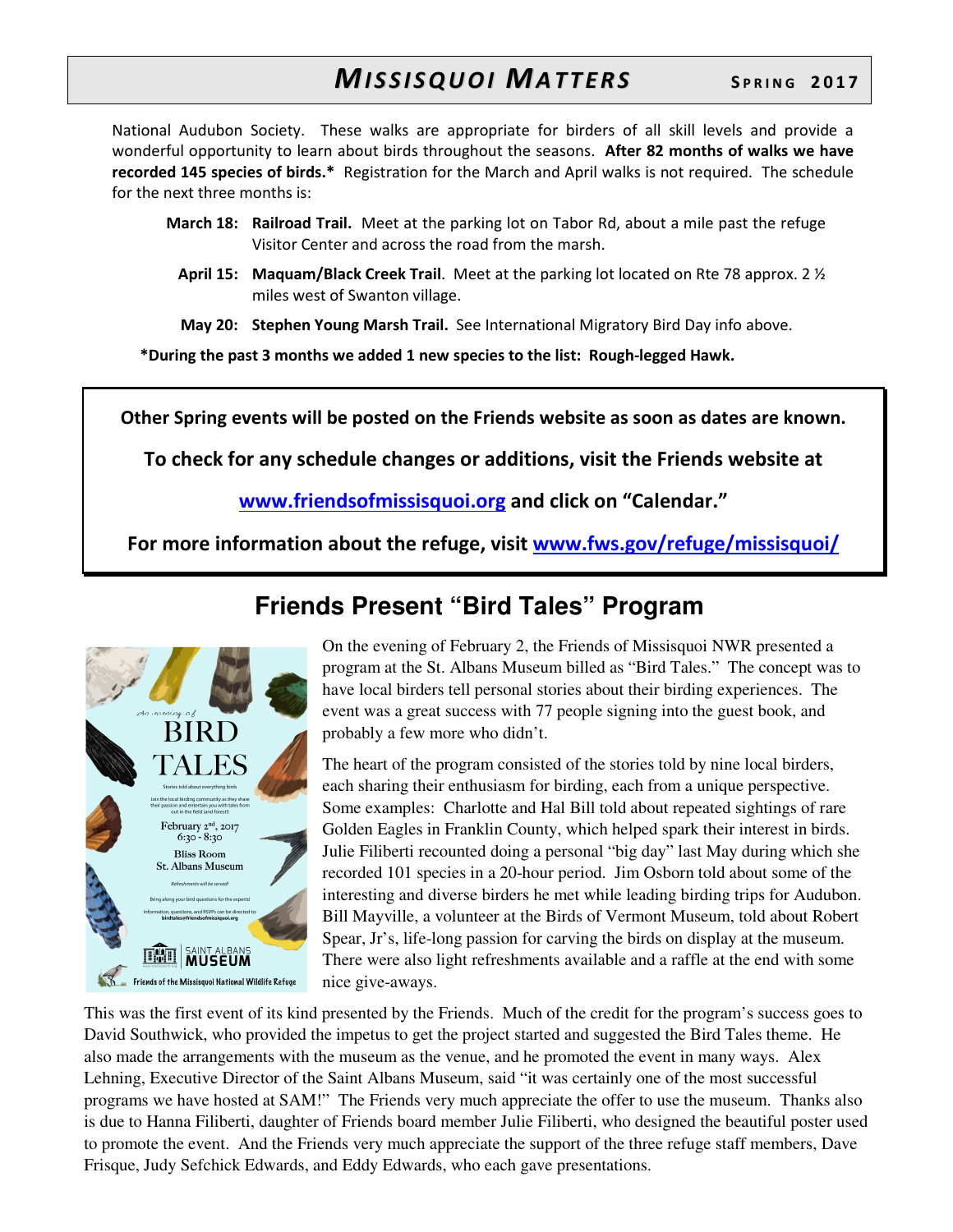### **The Bees Need**

*by Judy Sefchick Edwards, Wildlife Biologist, Missisquoi NWR*

It's a grey winter day, cold and snowy; but instead of thinking about snow fleas, my thoughts are of bumble bees. Why am I dreaming of sunshine, fields of flowers, and fuzzy, buzzy bees? The answer may not be what you'd expect. For the *first time ever*, in 2017, a *bumble bee*—the Rusty Patched Bumble Bee, to be exact—will be listed as a

Federally Endangered Species. Considered one of the most common and widespread bumble bee species in the eastern U.S. and upper Midwest, Rusty Patched now show population declines of 95%, and occur only in isolated pockets.

The news is flabbergasting

to say the least. For many generations of Americans, this ever-present buzzing bee was just a natural part of the landscape. After all, bumble bees used to be synonymous with magical childhood summers spent playing outside in fields and forests. I remember these bees as constant, common companions; creatures that I took for granted—never once considering their uniqueness, or realizing their valuable role, let alone imagining a world without them!

Unfortunately, Rusty Patched Bumble Bees are not alone. In North America, one-third of all bumble bee species are declining, with similar losses reported in Europe, South America, and Asia. This trend holds true in Vermont as well. Within the past decade, five of Vermont's fifteen species have declined or disappeared, with the Rusty Patched, Ashton Cuckoo, and Yellow-Banded Bumble Bees being listed as *state threatened and endangered* s*pecies* in 2015.

What do bumble bees have that other bees don't? This may come as a surprise, but they are

*exceptional, irreplaceable* pollinators. Being bulkybodied, a bumble bee can generate heat, allowing it to fly earlier and later in the day, and in colder weather. By holding a flower in its jaws and vibrating its muscles, it can "buzz pollinate" to forcibly expel pollen. If you see a bumbling bee, and hear prolonged droning (somewhat akin to a

> dentists' drill), consider yourself a buzz pollination bystander! Remarkably, even plants that self-pollinate produce bigger and better fruits when bumble bees are involved.

> For such a tiny creature, there's more to a bumble bee than meets the eye. Did you know it's the only truly social,

native, North American bee? Or that it gets all of its food from flowers? That cold bumble bees shiver to warm up their flight muscles? That their wings beat 130 times or more per second? How about the fact that they prefer purple, blue, or yellow flowers? That they have to *learn* how to get nectar from various shaped flowers, and tend to focus on one or two species at a time? Did you know that they scent-mark flowers visited, so they and other bees can avoid them? While non-native honey bees buzz around large (>10,000 individuals) perennial hives, our humble bumble constructs an annual colony with far fewer (50-500) individuals. With lots to do and only one year to do it, bumble bees give new meaning to the phrase, "Busy as a bee!"

It all begins in April, when queens emerge from the ground, find suitable nest sites, collect food, and lay eggs that were fertilized in fall. As the only adult, the queen does *not* live like royalty! For the next 4- 5 weeks, her highness works tirelessly—making countless flights back and forth to flowers, collecting pollen for developing larvae, and laying

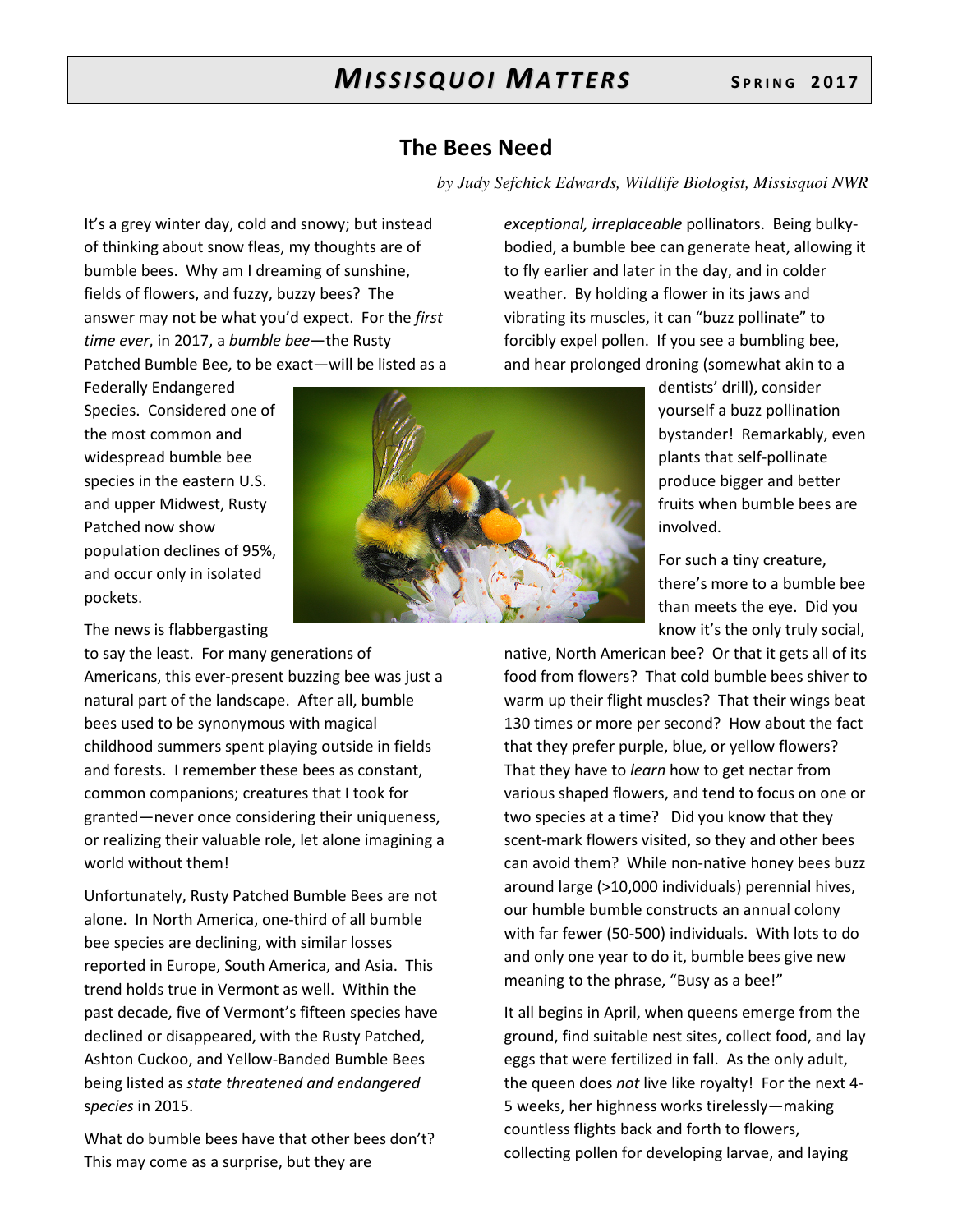eggs—all to get the colony started. Since eggs and larvae need constant temperature of 85-90 degrees F, the queen broods them, and uses her wings to fan air in or out. With only 50% of eggs maturing into adults, it's a good thing the queen's had all winter to rest! Once the larvae mature, the queen can breathe a sigh of relief. With an all-female staff to collect food, defend the colony, and care for the young, the queen can just focus on laying eggs and resting—a role more worthy of her royal status!

Female workers aren't so lucky. With a lifespan of only one or two months, these bees-turned-bodybuilders can forage 3 or more miles from the nest, while carrying half of their weight in pollen or nectar. Busily buzzing about, these black-andyellow balls of energy do whatever it takes to make the colony grow and thrive. By late July, the colony is nearing its completion. With future generations in mind, the queen starts producing males, that will disperse and mate with queens from other colonies. She also produces females that will become next year's queens. Come September, all bees in the colony die, except the new fertilized queens. Life goes on for them—hibernating in winter, repeating the cycle in spring, and doing all they can to ensure the survival of their species, during their year of life.

Since the 1990s, bumble bee populations have experienced drastic declines. Habitat loss and degradation have contributed to losses, but that's

not the entire story. The propagation of American bumble bees for greenhouse pollination brought foreign parasites that infected wild, local populations. If that wasn't enough, the widespread use of highly toxic neonicotinoid insecticides on agricultural crops, lawns, gardens, orchards, and forests meant the indiscriminate killing of insects, including bumble bees. In addition, bumble bee radio tag research has shown that long-term pesticide exposure prevents them from learning essential skills, like pollen collection and knowing which flowers to visit. Listing the Rusty Patched Bumble Bee as an Endangered Species is only the first step in saving it.

This spring, take some time to look and listen for bumble bees. If we could understand their buzzing, we may hear a plea: "To be a free bee, I need: habitats of grasslands, fields, and forests for native flowers, shrubs, and trees; unkempt natural areas not mowed or raked—with leaf litter, logs, and necessities for nesting and hibernating; pesticidefree places to forage; flowering plants from April to September, to sustain all life stages in the colony. But most importantly, I need you—allies of citizens and scientists—to collect data, inform the public, and help shape policies for my protection."

Threatened and Endangered means there's still time…it's up to us.

## **FRIENDS OF MISSISQUOI NATIONAL WILDLIFE REFUGE**

#### **Bi-monthly Board Meeting**

#### **Wednesday, March 8, 2017 at 6:30 pm**

#### **At the Refuge Visitor Center**

Members are always welcome to attend. Come and see what the board is planning and contribute your ideas.

#### **Next meeting: Wednesday, May 10, 2017 at 6:30 pm**